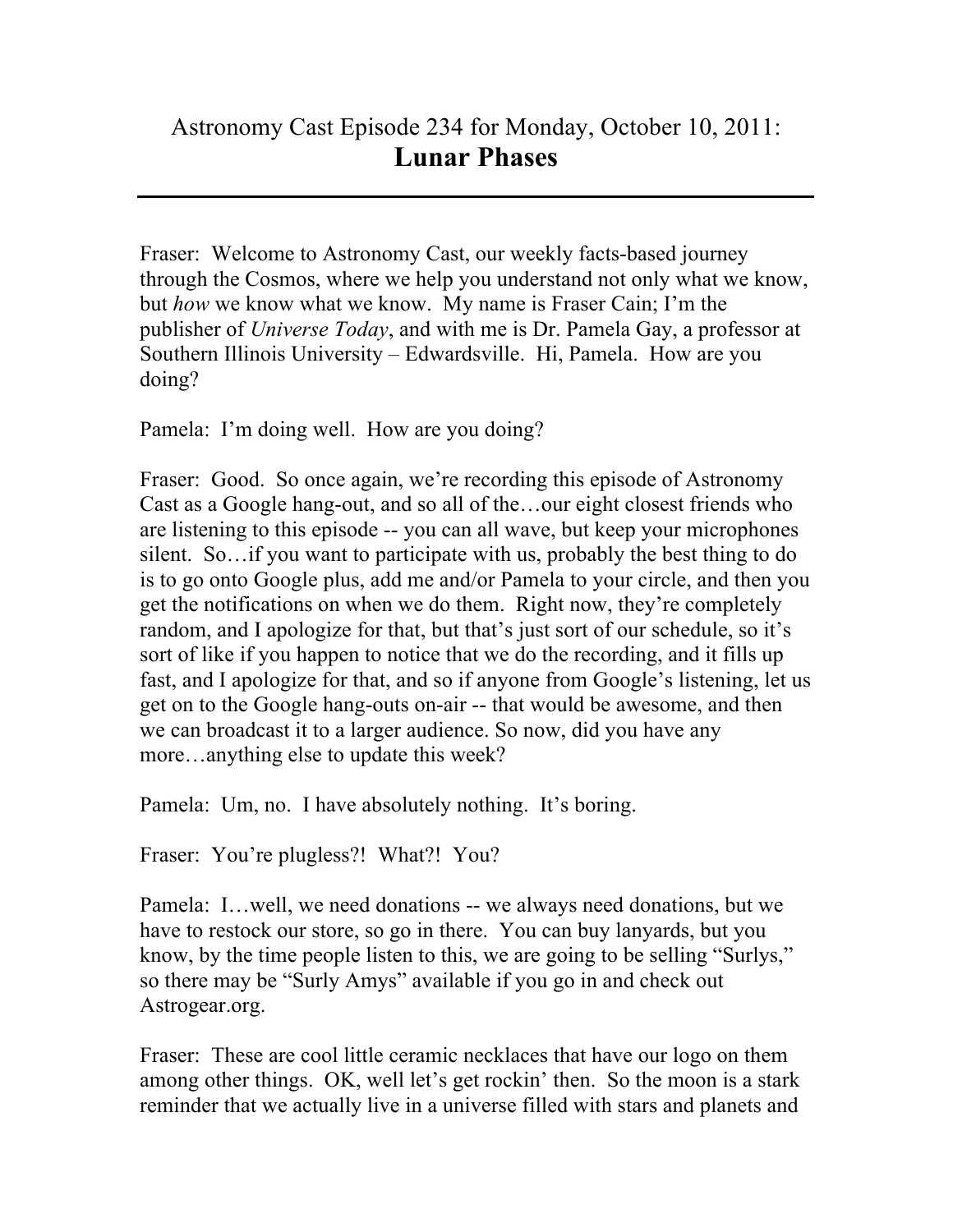moons. The changing phases of the moon show us the relative positions of the Earth, the Sun and the Moon as they interact with one another. Let's learn about the different phases, the geometry of the whole system, and some of the interesting science wrapped up with our fascination of our only natural satellite. Did you like that? Was that a nice intro?

Pamela: You're getting good!

Fraser: So I think that, you know, but I mean, when I look out and I see the Moon, and I see the phases, it's…for me that's the reminder that we live in the Universe and that we have this ball of rock orbiting around the Earth. So how did the early astronomers and philosophers and stuff try to come to grips with what they were seeing in orbiting the planet, or not even orbiting the planet, just in the sky?

Pamela: Yeah, it was a god. It was not actually attributed as the source of the tides until remarkably recently. That's something that continues to confuse me is how did Galileo not realize, among everything else he realized, that the Moon is responsible for the tides? But it was seen as a god for a while… They realized that it was part of the Solar System and along with the planets and the Sun was originally put on an orbit going around and around the Earth, and it was a holy object and a celestial object, but they didn't realize it was a rock until Galileo came along and that was actually kind of a complete change in paradigm. Before that Aristotilian philosophy had said that the Moon was a perfect sphere – it wasn't a perfect color, but it was a perfect sphere, and when Galileo looked at it through a telescope, he realized there's mountains. They didn't have the concept of crater, but there were mountains, there were differences in coloration, he could see shadows, and that was when they finally realized 400 years ago: it's a rock. And since then we've been trying to understand it from a geologic point of view, trying to understand it as another object a lot like the Earth in many ways.

Fraser: Right. So when we see the moon, when we see the phases, when we describe it as "phases," what are we really seeing?

Pamela: We're just seeing differences in geometry, basically, between us, the Sun and the Moon. As the Moon goes around and around the Earth, you can imagine there's this line connecting the center of the Earth and the center of the Sun, and when the Moon is on that line between us and the Sun, all of the Sun's light hits a side of the Moon we can't see. Now, most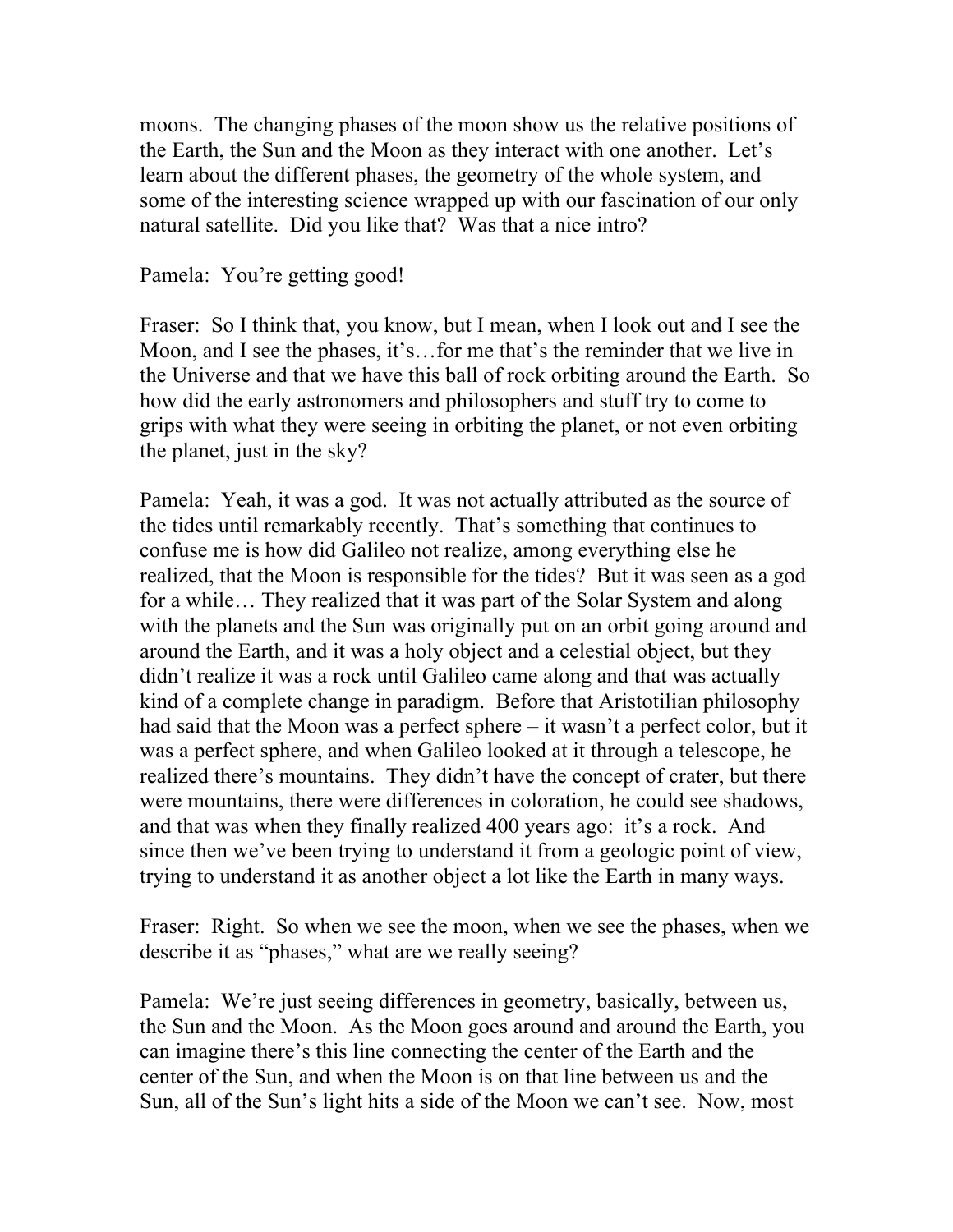of the time, the Moon isn't actually on that line in particular. It's above or below the line, such that it doesn't come between us and the Sun. The Moon's orbit is tilted relative to the Earth, and this a good thing, otherwise we'd get monthly lunar eclipses, and that would get really un-exciting after a while.

Fraser: Right, and I think the way to do this right, of course, is to go into a really dark room with like a tennis ball, and hold…and then turn a really bright light on or a flashlight on from one source, and then hold the tennis ball at arm's length. Your head is the Earth, and that's what we see, and then if you put the tennis ball right in between us and the…you know, you and the flashlight. You can't see the illuminated side of the Moon, and that's the new moon. Now, you could still have the tennis ball a little above or below the flashlight itself, so you could still actually see the flashlight, but you're not going to be able to see the lit side of the tennis ball -- and that's the new moon.

Pamela: And the way it works is it's actually a couple days' orbit to either side of the new moon before we can start to clearly make out the crescent moon, and exactly how long depends on how good your eyes are. And holidays like Ramadan are actually tied to: when is it that you first see that crescent moon reappearing as the Moon comes out and starts to show its illuminated side again? And I know for me, in particular, my favorite views of the moon are these amazingly thin crescents that you can sometimes see in the twilight.

Fraser: And there's some really neat astrophotos that I've seen as well, where photographers will catch the moon -- you know, they're trying to break the record for the newest moon that they've been able to image. They'll try to image the moon hours or even minutes after it's passed the new moon phase, and try to get the littlest sliver of sunlight.

Pamela: Right, and yeah, it's really amazing, particularly when you can start to get it close to planets and things like that. There's been a few cases where you've had the Moon right next to Venus, the Moon right next to Mercury in the sky, and one of the things I love is watching how often people get the crescent moon completely wrong in artwork because you need to think of the illuminated side of the Moon as chasing the Sun across the sky, so as the Moon gets closer and closer to the Sun, you end up with a thinner crescent and it's curved so that the illuminated part is toward the Sun, and the non-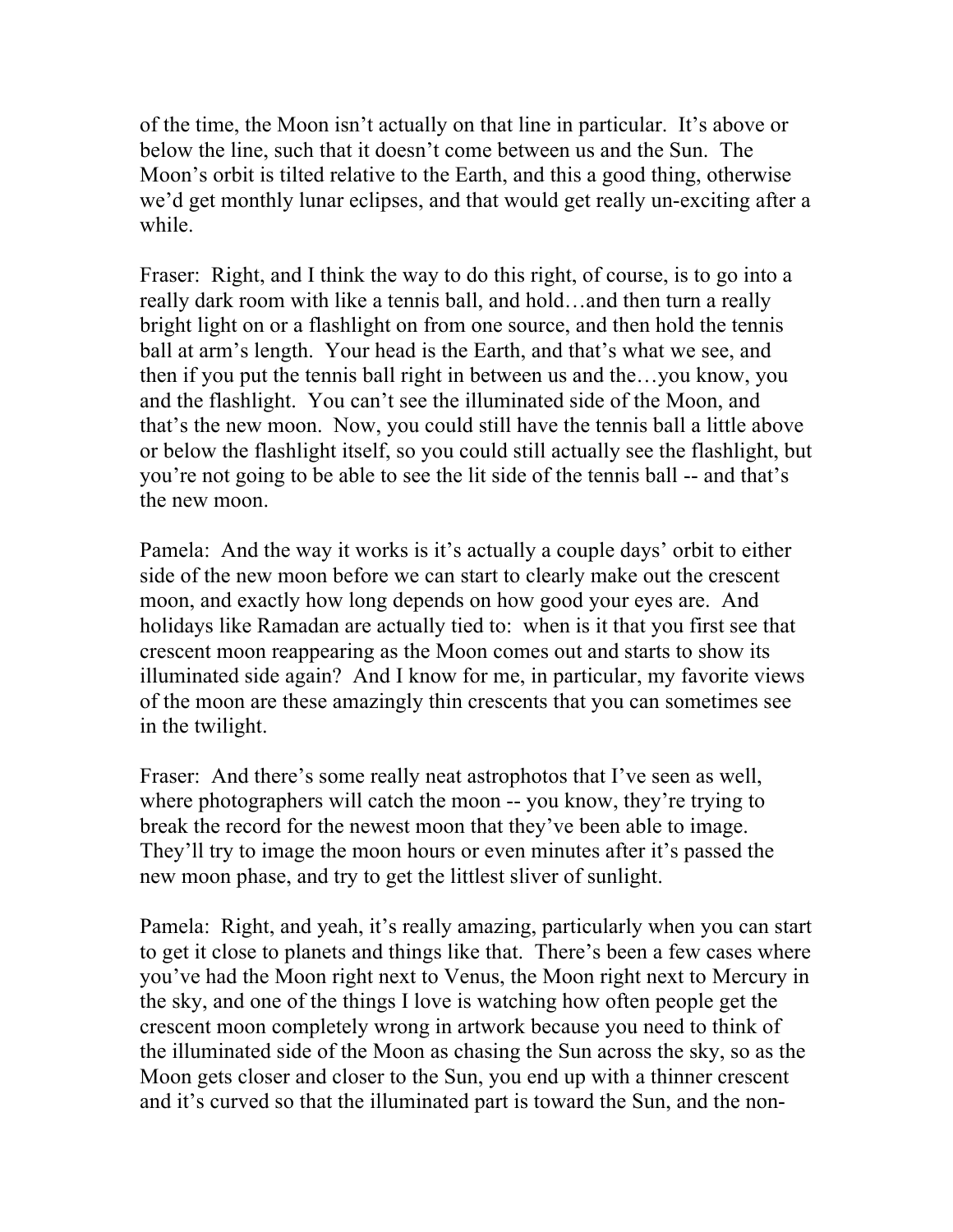illuminated part is away from the Sun. And as the Moon goes past the Sun, it switches to keep the illuminated side always closer. Now, this has the effect that as the crescent moon gets low on the horizon following a sunset…so you have the sunset first and then the Moon setting later, you should have basically horns poking up where the Moon is doing an imitation of a longhorn for all you UT alumni, and occasionally you'll see crescent moons drawn so they're perpendicular to the horizon, and that geometry just does not happen.

Fraser: That doesn't happen. Right. OK, so let's imagine that we're going to sort of take one full circle – again, go to your imaginary dark room with your tennis ball held at arm's length, and so you're seeing this thin sliver of light on the edge of the tennis ball, and as you turn, you're seeing that grow and grow and grow. Now, which way are you turning?

Pamela: So, the way I always remember it is you take your right hand, put it over your heart, and the direction of your fingertips -- that's the direction the Moon orbits, so it's going from the right toward the left around your head if the North Pole is at the top of your head and the Sun is in front of you.

Fraser: So I'm turning left... is that right?

Pamela: Yes.

Fraser: In the room...OK, so I'm arm out, tennis ball, and I'm turning left, and so I'm seeing more and more light on the tennis ball; I'm seeing this wrap around and I guess that's the indication…and that should have been the indication that the Moon is a sphere is that you're seeing this crescent shape wrap around, this light on the Moon, that should have just been like, "Duh, everything's a sphere, even the Earth. And they're all orbiting one another, and the Sun's probably a ball…" and you know, like, it's funny that that didn't sink in.

Pamela: Well, the Greeks were pretty good about understanding that the Moon is a sphere. It was the everyday people of Europe in the times of Columbus that weren't so keen on the "round planet" thing going on. So it's interesting how knowledge doesn't always filter through and, um, yeah, yeah…so smart people did figure it out: it is a sphere based on the pattern of the shadows moving.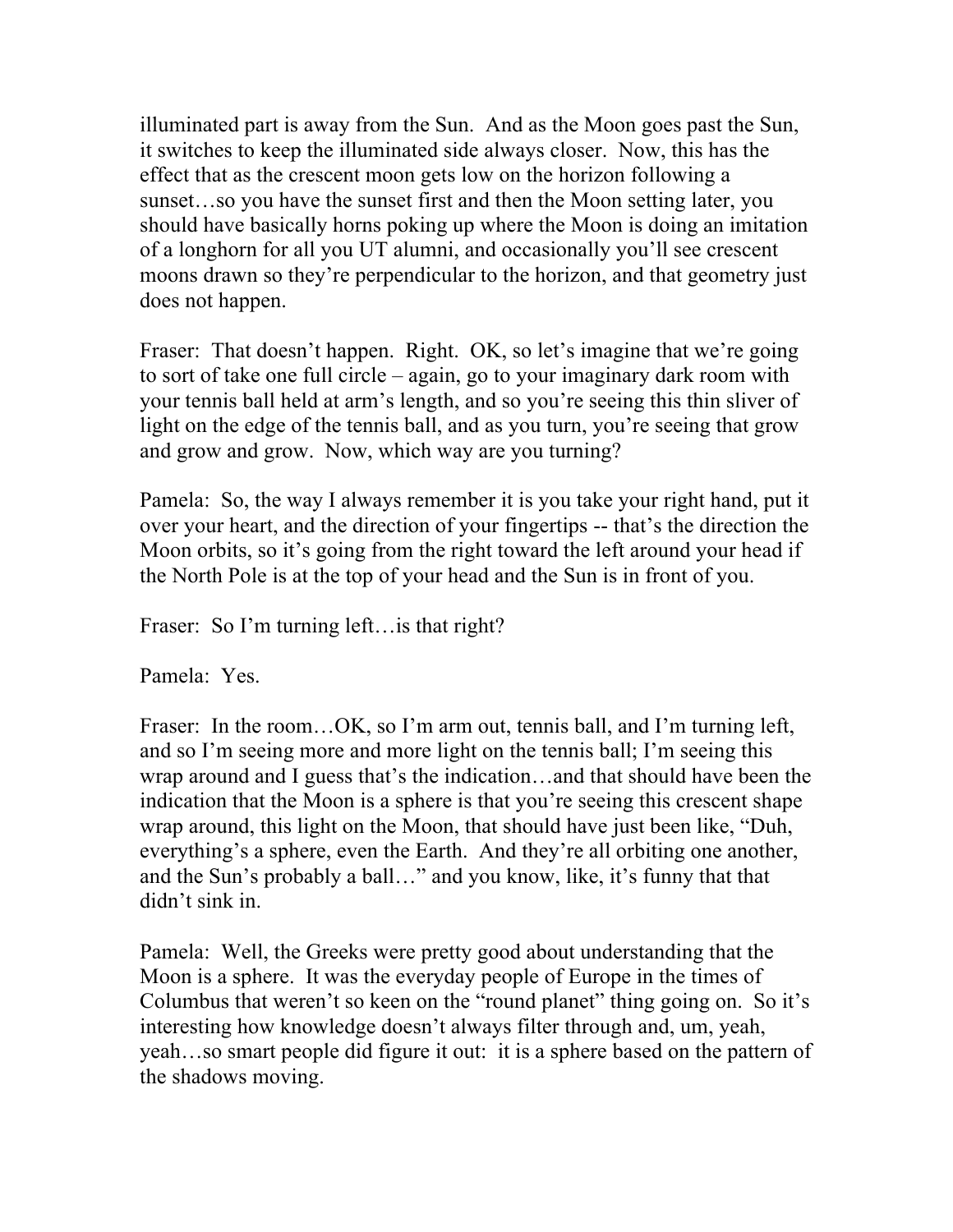Fraser: And so now I've turned 90 degrees, and so you can imagine now that before my arm was stretched out pointing towards that flashlight. Now, I've turned left so that my, sort of, right shoulder is facing the light and I'm holding this tennis ball out, and now I guess I'm going to see half the ball illuminated?

Pamela: You have a first quarter moon, and the first quarter moon actually can do some really neat tricks. It's a moon that you have a chance to see both during the day and during the night. It's one that rises at noon, it's high in the sky at six p.m., setting around midnight. This is a moon that people really like to have around for star parties, so a lot of groups will schedule their star parties specifically for first quarters, so they can show people the shadows that Galileo saw.

Fraser: Right, of course. I mean, the best time to look at the Moon with a telescope is this halfway point. You know, at a new moon you can't see anything, at a full moon everything washes out, but when you have this quarter moon you have these nice, long shadows across the surface of the Moon and the craters are just highlighted, and you can really see them, so a lot of the times when you have this full moon, people are like "Oh, can we look at it with a telescope?" but that's actually the worst time. It's much better when it's this quarter moon. Oh, and we actually got this…we did an article recently in *Universe Today* about this. People were wondering, "How can we see the Moon and the Sun at the same time?" -- and this is it. I mean, if you are near the equinox, you've got these, sort of, night and day having roughly the same length of time, so you can absolutely have both the Sun and the Moon in the sky at the same time. So, it's all geometry. Right, so now I'm holding this tennis ball, and I see it sort of half on and so now I'm going to keep turning, and so now my back is to the light, my…I'm holding the tennis ball, but the tennis ball's not in my shadow, so I'm not actually blocking the light from the light to the ball, and so now I can see a full moon, so I can see the whole tennis ball that I can see is completely illuminated by this light.

Pamela: So, you've now watched the moon do what's called "wax." So "wax on, wax off"-- the Moon does that. You've seen the Moon wax toward full, you now have a Moon that if you end up with a full moon precisely at the equinox, some really neat things can happen. So if you traveled to the Equator and it's one of those special equinox days (September, March), you can have the Sun setting at 6 p.m. in the west at the exact same moment that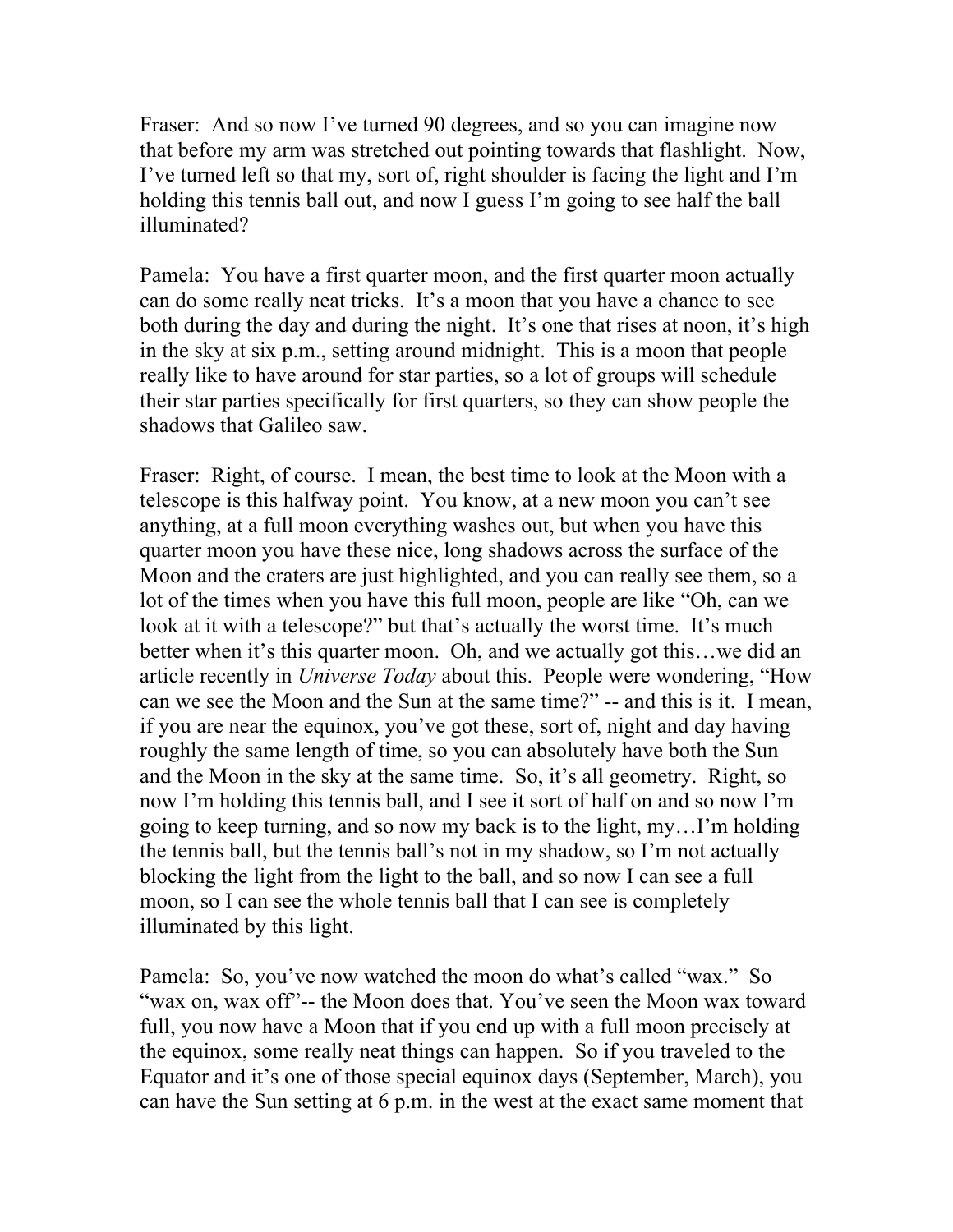that full moon is starting to peek itself up above the horizon in the east. This is a kind of magical thing to get to see. Even if you don't live on the Equator, you still get to see the same effect. It's just not quite as dramatic when you're elsewhere on the planet. The full moon is the washed-out, hard-to-see-interesting-features Moon, but it's still pretty impressive when it's down low on the horizon, and this actually leads to "the Moon illusion."

Right. "The Moon illusion" -- this is where people always think the Moon looks way bigger when it's close to the horizon. It's the Moon is just rising, "Look how big the moon is!". It's hilarious if you go onto Twitter, and you do a search for Moon around the time of the full moon, you will see tweet after tweet, post after post, people going, "Why does the moon look so big? Look how big the moon looks!" and I'm often...I'll just jump in and reply to people, I'm like: "It's not actually big, it's just an illusion, it's a trick of your brain," and I'll link them to various articles that are happening, but the…and the way that you can test this out, right, is you hold your arms out at full you know at arm's length, your nail on your pinky finger will cover up the Moon perfectly and then you try it again later when the Moon is really high up in the sky and you'll see the same thing, so you're clearly being tricked.

Pamela: And what's kind of neat if you have a telephoto camera, you can actually magnify this illusion. Get so that there's some dramatic building off distant on the horizon with the Moon rising right beside it. Well, the distance between you and the Moon hasn't really changed, but the distance between you and that building has changed significantly enough that it appears really small. Now use that telephoto lens to zoom in on the building and the Moon will appear as big as the building -- and this is just an effect of making the building the size of a fingernail so that it's the same size as the Moon. It's a great way to make a dramatic photo.

Fraser: And I've seen some great time-lapse photos that people have done where they capture the Moon every two minutes or so, and you get just circle, circle, circle, circle, circle, and you can see the transition of colors. The Moon is coming from the horizon up higher in the sky, and it's getting through the atomospheric haze, and it's changing its color from this deep red to yellow to white, but the size is exactly the same -- it doesn't change, and so you can really see clearly this is not the case. The Moon does not change in size at all, and yet if you go outside and look at the Moon, it will absolutely trick you every time -- and you fall for it, too. Now, we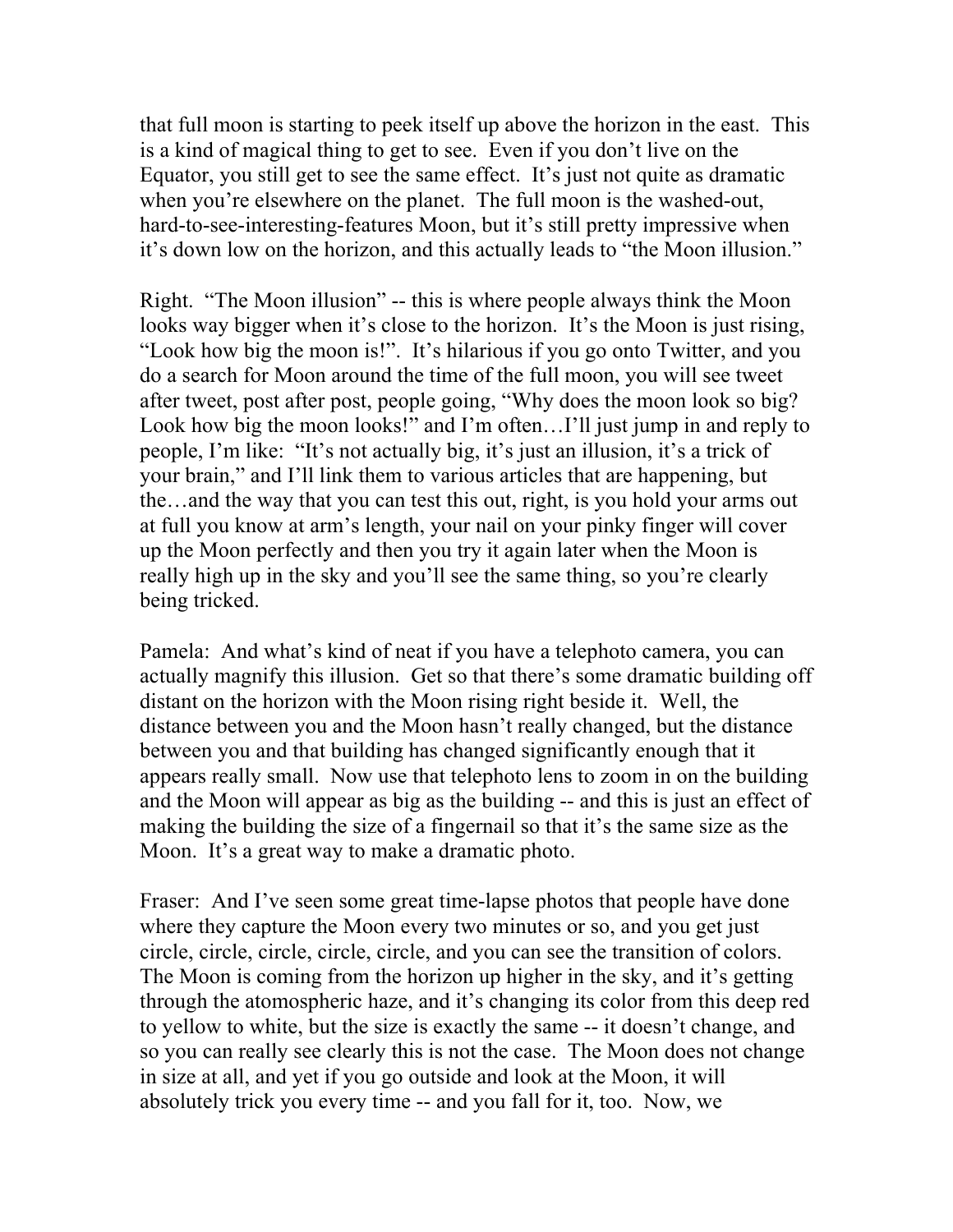mentioned that back when the Moon was a new moon, and now when the Moon is a full moon that, you know, the Moon is not blocking our view of the Sun, even though the Moon and the Sun are actually roughly the same size in the sky, and yet the shadow of the Earth is not falling on the Moon, so why when you get these…these…this geometry, why is this not happening? Why is the Moon not blocking every time, and why is the Moon not passing into our shadow every time?

Pamela: So we have this double-angle effect. The Earth is inclined relative to the Sun, and then the Moon's orbit is inclined relative to the Earth and this adds up to have the Moon, most of the time, as much as more than 20 degrees above or below the center line that connects between the Earth and the Sun, and this difference in angle is sufficient to keep that little tiny moon from blocking that little, tiny sun in the sky. So the way to do this is to actually take a hula hoop and connect your tennis ball somehow (cut the hula hoop, drill a hole through the tennis ball), and take that hula hoop and tilt it slightly. And the act of tilting it…you can now see what the orbit does, where that tennis ball is most of the time above the line or below the line, but twice each month, it cuts across the line and we only end up with an eclipse at those two magical times, and it's not magical, it's physics, it's geometry -- at those two times of the year when the full moon just happens to occur near the time when the Moon is cutting across that line between the Earth and the Sun.

Fraser: Right, and we've mentioned before in our "Eclipses" episode that they often go in pairs -- that you'll get a solar eclipse and a lunar eclipse in…one after the other because the Moon is spending its time…it's at the point in its orbit, or the point of its inclination where it is actually passing through the shadow, and then blocks the Sun on the, you know, half a month later. OK, so we're at the point now where we've got our maximum brightness, the Moon is washed out, we're not really seeing anything and then we're turning, we're continuing to turn, we're turning left some more before we were waxing, so now the amount of Moon we're seeing is starting to decrease again.

Pamela: So now we're waxing off, or the correct term is "waning," and a lot of people will mispronounce it as "wanning" so you can…

Fraser: "Wanning"…like you!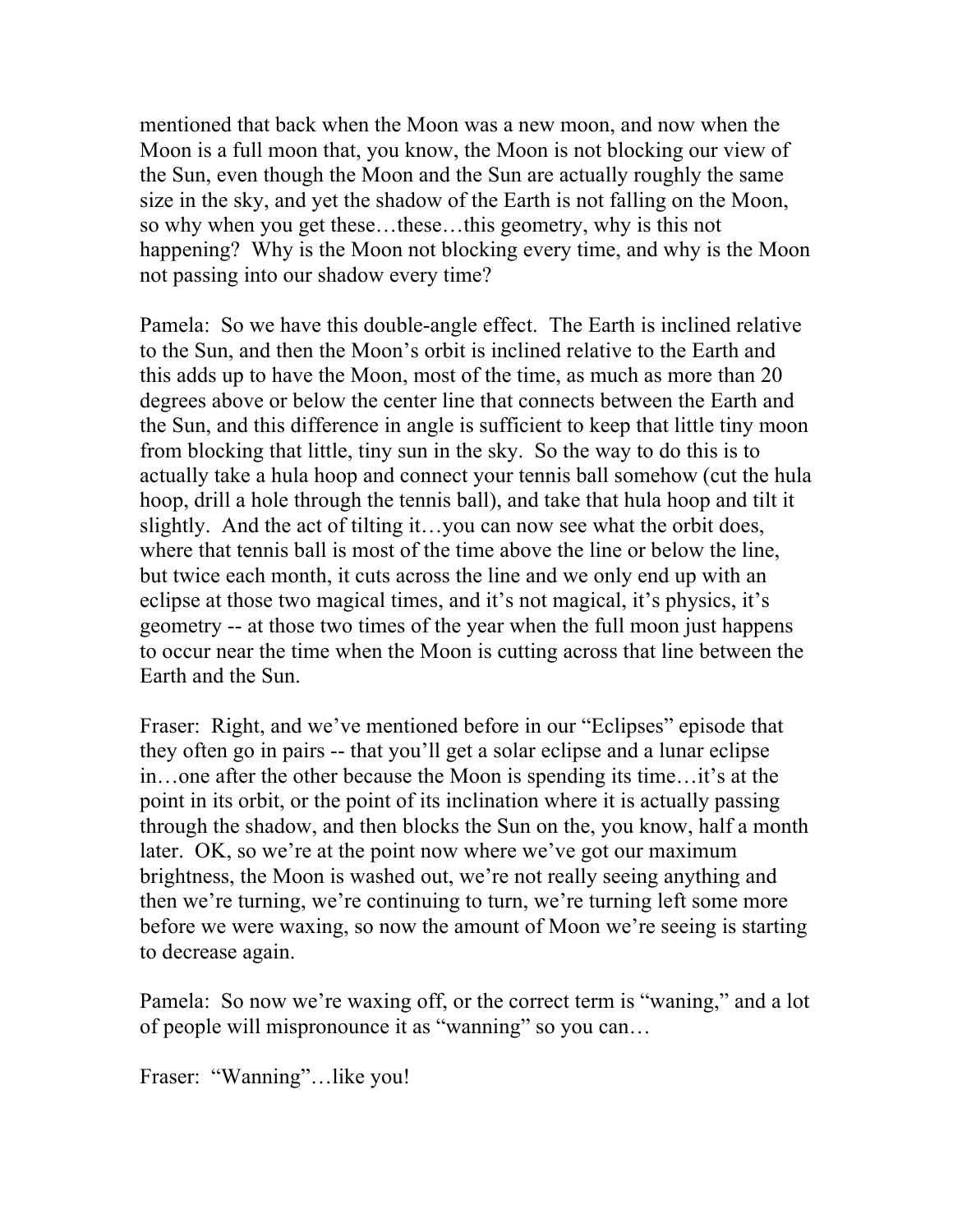Pamela: I'm better now, it's "waning." I've learned, and…

Fraser: That's all I'll say. Just to... not to drag you through the mud, but in a previous episode, that is what you said, and I called you on it, and I did a bunch of research, and I was right, and anyway…who's the astronomer now?! Anyway, let's continue… I know, I'm the linguist…

Pamela: Yeah, well, this is what happens when you learn from books. Books don't teach you how to pronounce things.

Fraser: Right. So the moon is waning and it is...we're still turning left, the Moon is waning, the amount of light…so now we're seeing almost like this crescent of darkness starting to appear on the Moon as it's getting less and less, and the funny thing as well is you'll still get, as I've said I've been watching the twitters recently, and people will still for about four days think that the moon looks full.

Pamela: Right, so as the Moon orbits past the position of true full moon, it takes us a while to catch on to the fact that this is now called the gibbous moon. This is any time the moon is less than full, you can have a waxing gibbous, you can have a waning gibbous…and it wanes its way towards what's called third quarter.

Fraser: Right, so I'm continuing to turn left holding this tennis ball on the hula hoop at arm's length with its slight tilt, and now, again, I'm seeing the Moon half-lit. The front part is lit from the light, the back part of it is in shadow because I'm seeing it from the side, I'm seeing it half lit, half in darkness, and it is a waning quarter moon now. It's a last quarter moon? Is that right?

Pamela: Last quarter, third quarter -- this is when you see the Moon in the morning. And I know one of the things that stumped me is you're seeing half the Moon, and we call it a quarter moon, and that was profoundly disturbing! Well, it's because it's a 3-dimensional object, and so we're seeing one quarter of a 3-dimensional sphere illuminated, so a full moon is a half moon.

Fraser: Right, we're seeing one quarter illuminated; we're not seeing the quarter that's also illuminated, we're seeing one quarter of it that's dark, and we're not seeing the other quarter of it that's dark.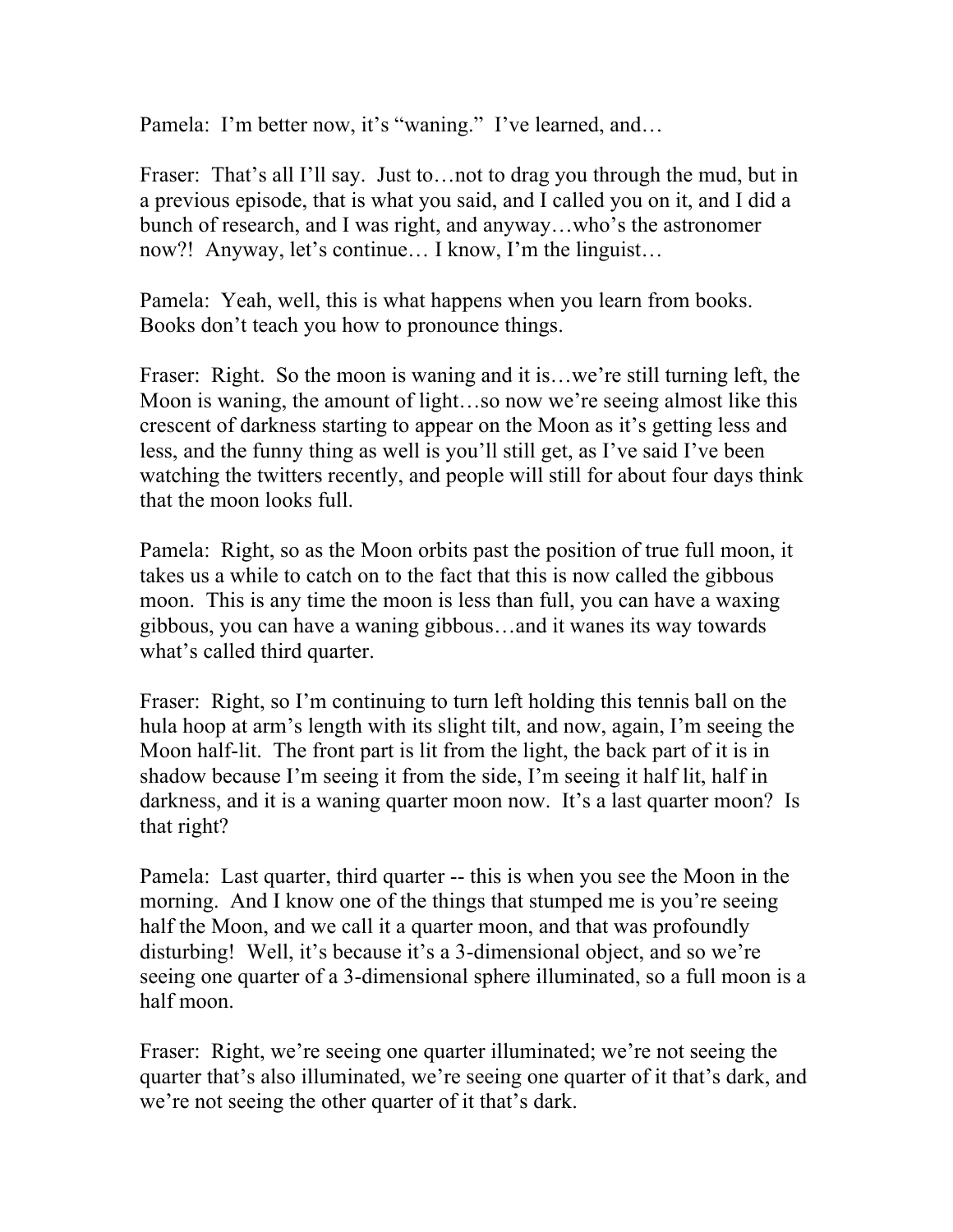Pamela: Right.

Fraser: OK.

Pamela: So, it's that silly geometry. Once again, if you want to learn geometry, the Moon offers you everything you ever didn't know you needed to know.

Fraser: And even more... Right, so you've got... and then the Moon continues on in its orbit, day after day, and you get to the point where we approach it being a new moon again.

Pamela: Exactly, and the thing that is interesting about all of this is because the Moon's orbit isn't completely circular – it's slightly elliptical, its speed actually varies as it goes around, sometimes it's moving a little bit faster, sometimes it's moving a little bit slower and this causes, since it's rotating about its axis at a constant rate, this causes, sometimes its rotation gets a little ahead of its movement around the planet, sometimes it gets a little behind its movement around the planet, and this allows us to see a little bit more of the planet than we would get to see otherwise. And since its orbit is inclined up and down relative to the central line, we also get to see a little bit more in the north-south direction as well. So along the way, even though in general the Moon looks the same, if you take photo after photo after photo what you realize through the passing nights, is we're actually getting to see a little bit extra of the Moon as we get to look over the top look under the bottom, look around to the east, look around to the west, and all these different motions together get referred to as the lunar librations.

Fraser: And there's an astonishing video that we...we actually posted on *Universe Today*, so Nancy's going to be doing our show notes, and she's going to know exactly the video that she did where you see the Moon move through all of these phases and it just looks…it just looks amazing. You can see the Moon almost -- I can't even describe it, I'm using my hands here, but it looks like it's sort of oscillating back and forth, it's like it's wobbling back and forth over this period. It's one of the coolest videos you will ever see, so I highly recommend…look for…check our show notes, or do a Google search for lunar libration video, and its just astonishing! The other thing that's really interesting to see is the fact that the Moon, as you said, it's on an elliptical orbit, so the times that it's very close and the times that it's very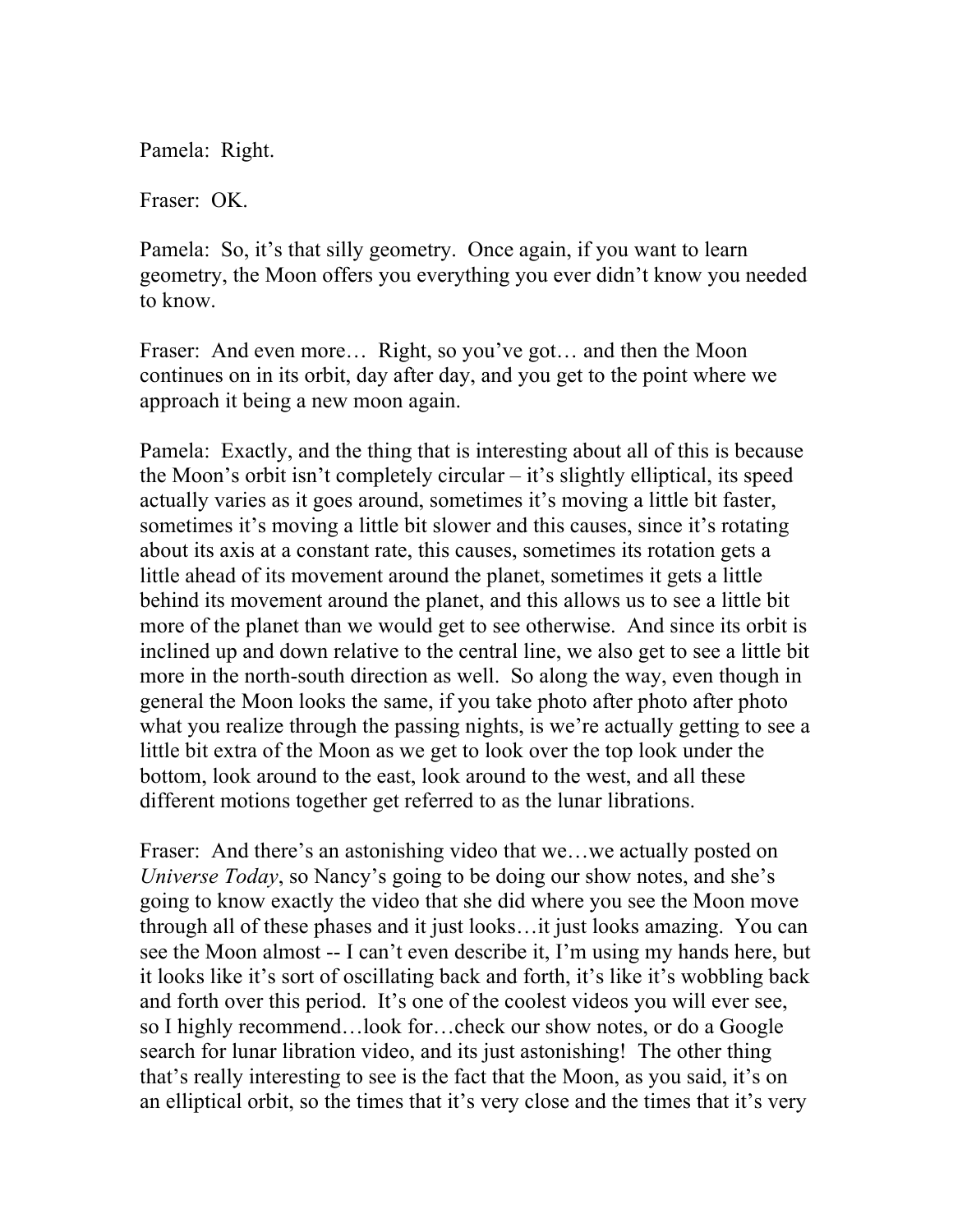far, actually will get out of sync with the full moons and the new moons, and so you will have full moons that are super-full, you know, these "super moons," and then other times you're going to have these times when the…even though it's a full moon, it's at the furthest point, you know, the apogee of its orbit, and so it looks a lot smaller, and it can be significant. So the Moon when it's at the perogee and at full moon at the same time, it's actually quite bright.

Pamela: And this is where we end up with annular vs. full solar eclipses is when you have the Moon, in the case of an eclipse, at new moon when it's closest to the Earth, it's much bigger and it's able to block the Sun for longer; whereas, when you have the Moon at its greatest distance when it's new moon, and you have a solar eclipse, this is when the Moon can't even fully block the Sun, and you end up with what is called an annular eclipse. So there's lots of different things to take into consideration, and one thing, though, that is a myth -- there are people who are actually concerned when there's a full moon with the Moon at its closest to the Earth that this can actually have major geological effects on the planet Earth, and there are people out there who tried to blame the earthquake and tsunami in Japan on a "super moon" that occurred a few days later. That's just not something you actually have to worry about. The difference between these two things in terms of percent change, is sort of like if you're in California and you jump east -- how much closer are you to New York City at that point? It's just not a lot to have to worry about.

Fraser: Yeah, again, you feel more gravity from, you know, I don't know, a table in front of you than the Moon, so and the changes are not going to wrench the Earth's surface apart, and it doesn't matter! What does it have to do with the phase of the Moon? The Moon gets that close every month, and so whether it's illuminated or not illuminated has no difference on the geologic impact on the Earth -- so get that out of your heads.

Pamela: Right.

Fraser: So before we wrap this up there's this one thing that's kind of neat. So what we see playing out with the Moon going around the Earth, we also see with Venus going around the Sun; Venus goes through phases, too.

Pamela: Right, and so does Mercury; it's just a lot harder to find Mercury, at least with a pair of binoculars -- it tends to get lost in the twilight Sun. So